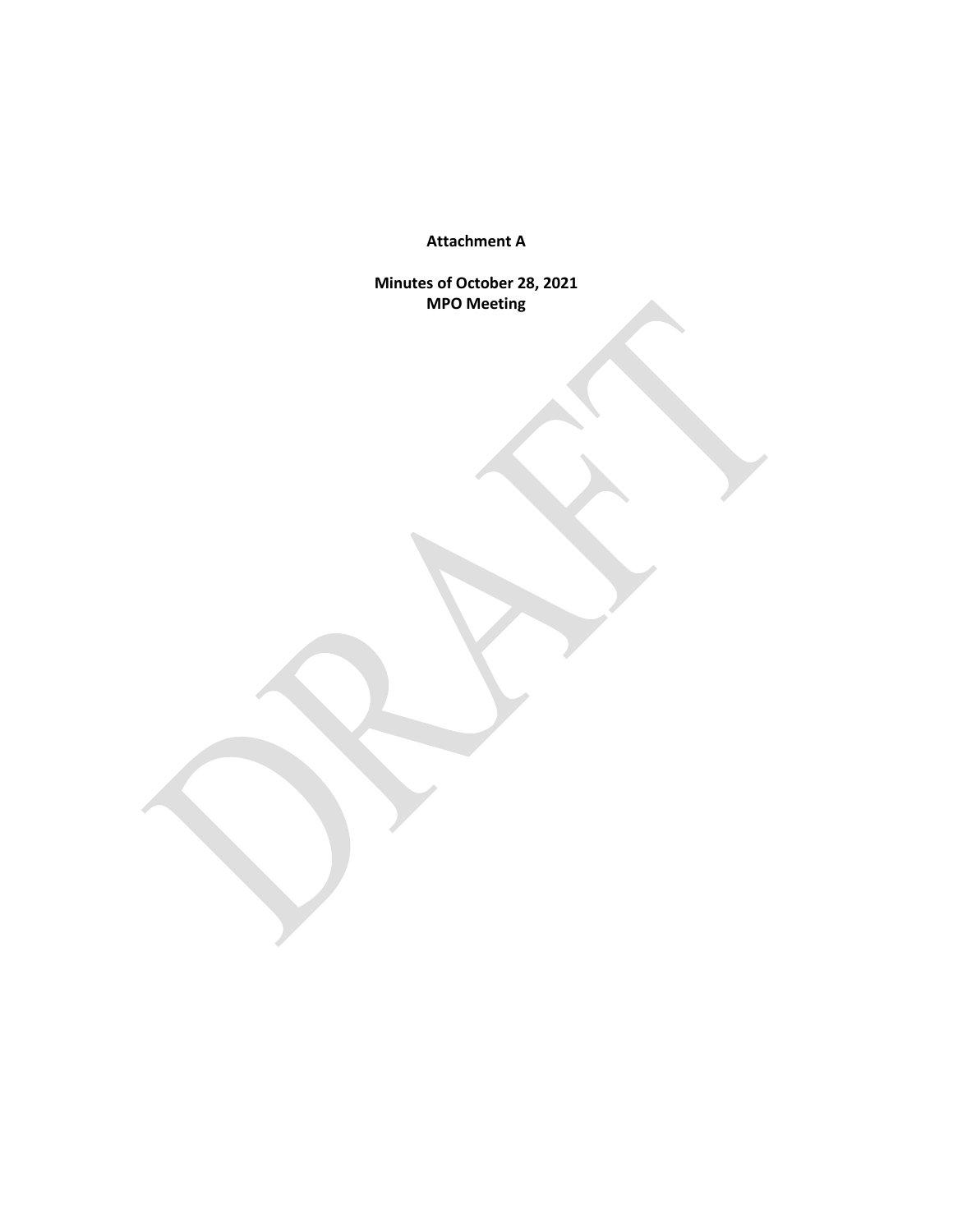# **Regular Meeting Greater Bridgeport & Valley Metropolitan Planning Organization October 28, 2021 at 10:00am Connecticut Metropolitan Council of Governments 1000 Lafayette Boulevard, Bridgeport, CT 06604**

| <b>Name</b>                                                        | Representing                |
|--------------------------------------------------------------------|-----------------------------|
|                                                                    |                             |
| David Cassetti, Mayor                                              | Ansonia                     |
| Joseph Ganim, Mayor (Ken Flatto, Proxy)                            | Bridgeport                  |
| Richard Dziekan, Mayor                                             | Derby                       |
| David Bindelglass, First Selectman                                 | Easton                      |
| Brenda Kupchik, First Selectwoman (Jackie Bertolone, Proxy)        | Fairfield                   |
| Kenneth Kellogg, First Selectman                                   | Monroe                      |
| Annmarie Drugonis, First Selectwoman (arrived after call to order) | Seymour                     |
| Mark Lauretti, Mayor                                               | Shelton                     |
| Laura Hoydick, Mayor, Chairman                                     | Stratford                   |
| Joe Kubic, Chairman                                                | <b>GBT</b>                  |
| Patrick Carleton, Deputy Director                                  | <b>MetroCOG</b>             |
| Matthew Fulda, Executive Director                                  | <b>MetroCOG</b>             |
| Colleen Kelleher, Finance Director                                 | <b>MetroCOG</b>             |
| Meghan Sloan, Planning Director                                    | <b>MetroCOG</b>             |
| Sheila O'Malley (proxy for Mayor Cassetti)                         | Ansonia                     |
| Rick Dunne, Executive Director                                     | <b>NVCOG</b>                |
| Rich Donovan                                                       | <b>NVCOG</b>                |
| Josh Lecar                                                         | <b>NVCOG</b>                |
| Mark Nielsen, Director of Planning                                 | <b>NVCOG</b>                |
| Sara Radacsi                                                       | <b>CTDOT</b>                |
| <b>Sarah Charest</b>                                               | King, King Associates       |
| Sean O'Grady                                                       | King, King Associates       |
| Meg Haffner                                                        | <b>Kennedy Center</b>       |
| Ellen Graham                                                       | Senator Blumenthal's Office |
|                                                                    |                             |
|                                                                    |                             |
|                                                                    |                             |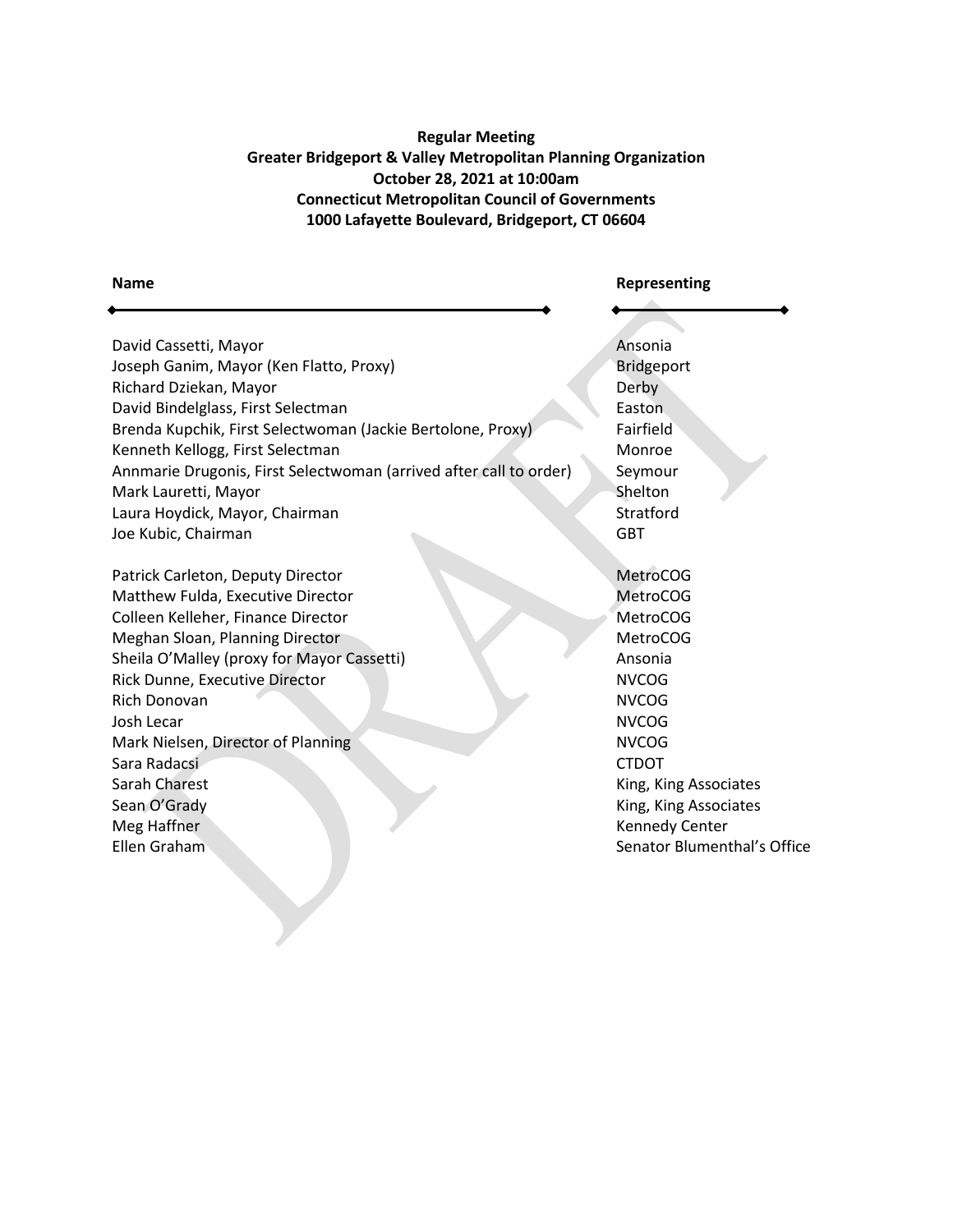#### **Minutes**

#### I. CALL TO ORDER

The meeting was called to order at 10:05 by the Chairman, Mayor Hoydick.

## II. PUBLIC PARTICIPATION

There was no public participation.

## III. APPROVAL OF MINUTES

1. July 29th, 2021

A motion to approve the minutes was made by First Selectman Bindelglass and seconded by Mr. Kubic. The motion carried unanimously.

## IV. ACTION ITEMS

- 1. Amendment FFY 2021-2024 TIP/STIP, FHWA Projects, Resolution 2022-01
	- i. 0173-0519, Traffic Signal Upgrades at Various Locations
	- ii. 0173-0510, Traffic Signal Upgrades at Various Locations

Mr. Fulda explained that both amendments are statewide traffic signal upgrades.

A motion to approve the amendments was made by Ms. O'Malley and seconded by Mayor Dziekan. The motion carried unanimously.

2. Safety Targets, Resolution 2022-02

Mr. Fulda noted that safety targets were approved annually and updated based on 5 year averages.

Mr. Fulda presented the proposed targets to the board.

A motion to accept the resolution was made by Mr. Flatto and seconded by Mayor Dziekan. The motion carried unanimously.

3. Urban Transportation Planning Certification, Resolution 2022-03

Mr. Fulda explained the annual self-certification and noted each MPO was required to go through this process.

A motion to approve the resolution was made by First Selectman Kellogg and seconded by First Selectman Bindelglass. The motion carried unanimously.

4. Amendment to Bylaws: State Representation on Policy Board

Mr. Fulda explained that a slight revision was made to the bylaws and announced the new federal requirement to have a state representative in a voting or nonvoting capacity. Mr. Fulda noted that the Bureau Chief would act as a nonvoting member.

A motion to accept the amendment was made by First Selectman Kellogg and seconded by First Selectman Bindelglass. The motion carried unanimously.